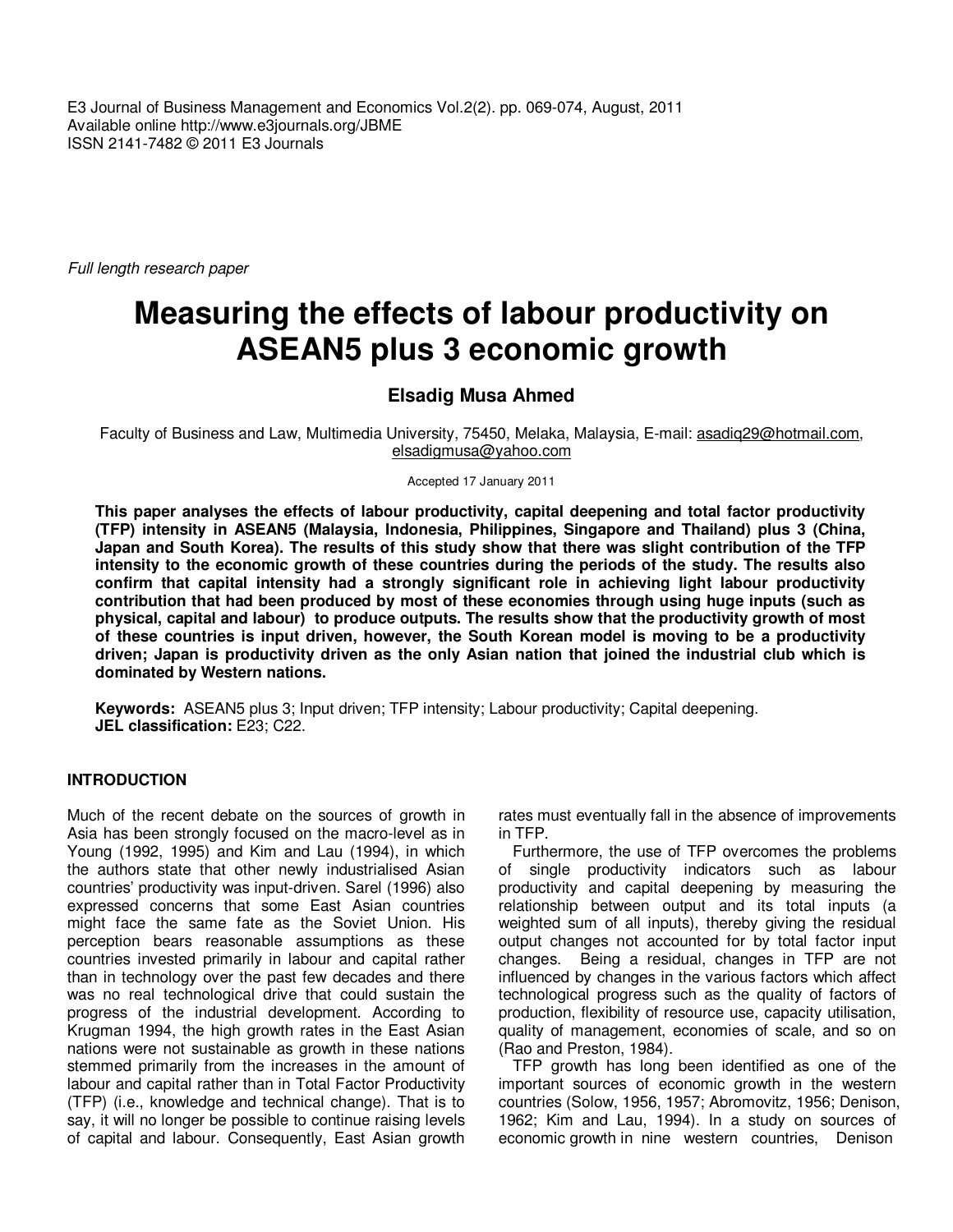(1967) found that advanced knowledge, improved allocation of resources and economies of scale accounted for almost 60 to 90 percent of the growth in income per capita, with factor inputs (labour, capital and land) explaining a relatively small percentage of the overall economic growth. This implies that the growth of the western countries has been mainly driven by TFP growth rather than the growth in factor inputs. This finding is supported by another recent study conducted by Kim and Lau (1994), it was found that almost 45 to 70 percent of the economic growth in five of the Organization for Economic Cooperation and Development (OECD) countries was contributed by productivity growth. This growth phenomenon is somewhat different from the growth pattern observed in the Newly Industrialized East Asia Countries. Studies indicated that the growth of these countries has been mainly input-driven through massive factor accumulation rather than productivity driven (Young, 1992, 1995; Krugman, 1994; Kim and Lau, 1994). Young (1992), for example, found that over the period of 1966-1990 productivity growth in the aggregate nonagriculture economy ranges from as low as 0.2 percent in Singapore to a high as 2.3 percent in Hong Kong, whereas the manufacturing productivity ranges from a low of -1.0 percent in Singapore to a high of only 3.0 percent in South Korea.

Studies by the World Bank (1993), Sarel (1996), Thomas and Wang (1996), Klenow and Rodriguez-Clare (1997), Hsieh (2002), and others, have shown that TFP growth was an important contributor to the rapid and sustained economic growth in East Asian economies. As a result of different data sets, methodologies with different analyses, and different sample periods covered, the existing TFP literature has revealed differing views with respect to TFP growth in East Asian countries, suggesting the role of TFP growth in the East Asian economic miracle. From a policy perspective, measuring TFP growth is important as it serves as a guide for allocating resources and making investment. Besides, the report by the World Bank (1993) points out that "export-push strategies have been by far the most successful combination of fundamentals and policy interventions and hold the most promise for other developing countries", which reinforces the significance of manufacturing industries behind the East Asian economic miracle in the past several decades.

This study was able to identify that earlier studies were based on the econometric method of estimation which has the gap of inability to calculate the contributions of productivity indicators used in these studies. It was also noticed that the growth accounting approach was not based on statistical theory and, hence statistical models cannot be applied to evaluate its reliability, thus casting doubts on its results. The present study suggests closing these gaps by providing a statistical analysis in the first step of the estimation to get the coefficients of the explanatory variables that are used by econometric approach. In addition to a second step plugging the parameters of the variables into the model of the above mentioned divisia translog index approach to calculate the growth rates of productivity indicators including the calculation of the residual of the model (TFP growth) and output growth that is used by growth accounting approach.

This paper aims to investigate the role of capital deepening and TFP intensity in achieving higher labour productivity contribution in ASEAN5 plus 3. Section 2 contains descriptions on the estimation methods employed in this paper and Section 3 demonstrates details of the data. Results of the empirical analysis are explained in Section 4. Finally, Section 5 presents the conclusion.

#### **METHODOLOGY AND ESTIMATION PROCEDURES**

An attempt was made to apply the conventional growth accounting framework developed by Solow (1956, 1957), finally brought to fruition by Kendrick (1961) and further refined by Denison (1962), Denison and Edward (1979), Griliches and Jorgenson (1962), Jorgenson et al., (1987), Dollar and Sokoloff, (1990) and Elsadig (2006), to this study. The production function for economies is represented as follows:

GDPt, i = F(Kt, i, Lt, i, Tt, i) 
$$
(1)
$$

Where for Country  $i = 1, 2, ..., 8$  in Year  $t = 1965-2006$ , the output is annual GDP, and the inputs are: fixed physical capital K, number of persons employed L, and time T, that proxies for total factor productivity (TFP) as a technological progress of the countries.

The Divisia Index basically decomposes the aggregate output growth into the contribution of changes in inputs (such as aggregate capital, labour), and TFP growth. This approach calculates the productivity indicators without considering statistical analysis to show the reliability of the results generated.

This study attempts to fill this gap by developing this model into a parametric model and providing statistical analysis for it in the first step as follows: -

$$
lnGDPt, i = a + \alpha. lnKt, i + \beta. lnLt, i + \alpha, i
$$
 (2)

Where:

 $\alpha$  = output elasticity with respect to aggregate capital

 $\beta$  = output elasticity with respect to aggregate labour

 $a =$  intercept or constant of the model

 $\mathcal{E}$  = is the residual term<sup>†</sup>

 $t = is 1965 - 2006$ 

ln = logarithm to transform the variables.

Following Dollar and Sokoloff, (1990), Wong (1993), Felipe (2000) and Elsadig (2006); when constant returns  $\beta = (1 - \alpha)$ to scale is imposed, equation (2) becomes: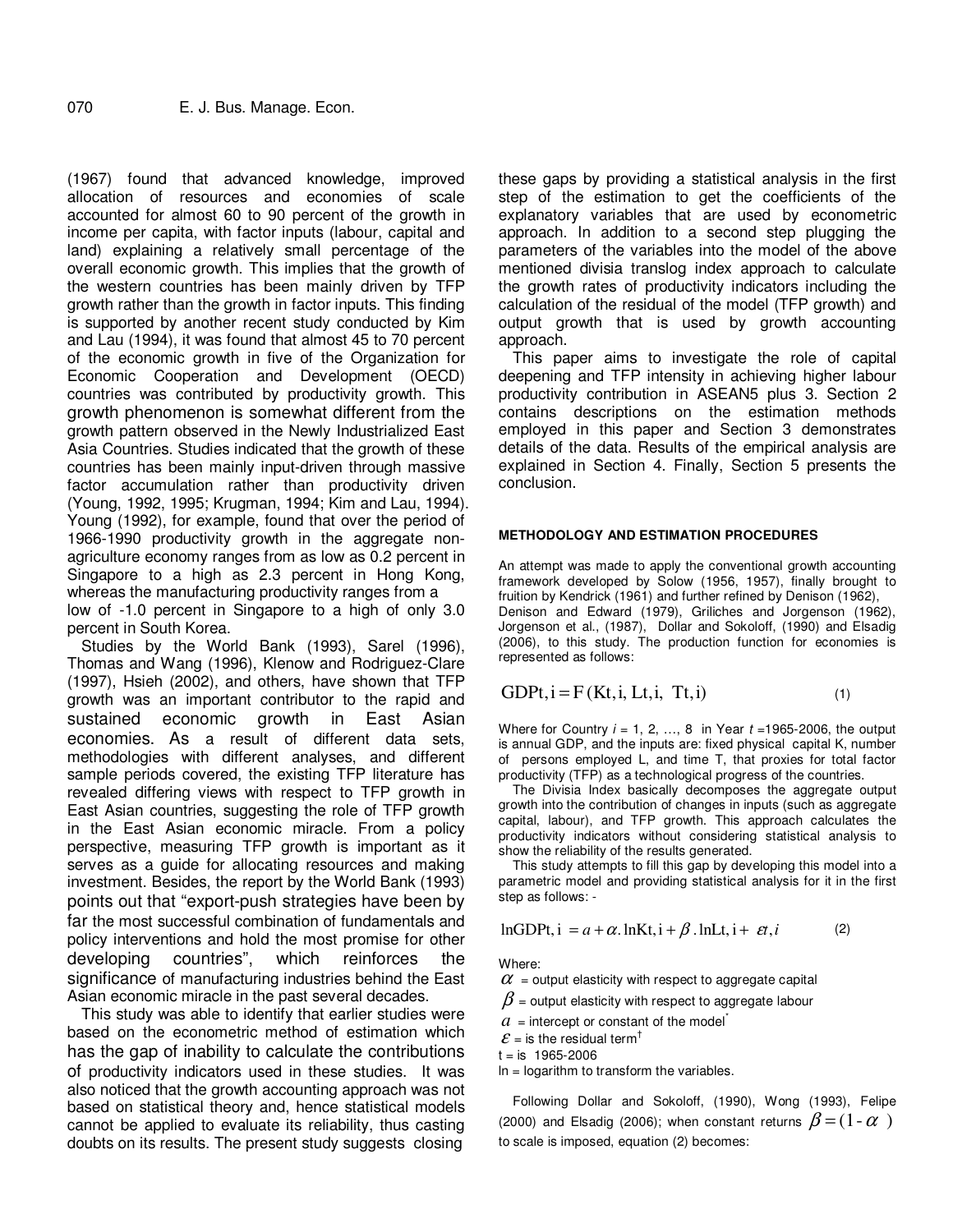$t = 1965 - 2006$  $\ln GDP$  t,  $i = a + \alpha$ .  $\ln Kt$ ,  $i + (1 - \alpha)$ .  $\ln Lt$ ,  $i + \varepsilon t$ ,  $i \neq 3$ 

For the purposes of this study, equation (3) was transformed by dividing each term by L (labour input) and then the output elasticity was calculated with respect to capital deepening, i.e.  $\alpha = \alpha_1 + \alpha_2$ . According to Dollar and Sokoloff, (1990) and Elsadig (2006), the production function can be in the form:

 $\Delta$ ln(GDP/L)t,i = a +  $\alpha$ <sub>1</sub> $\Delta$ ln (K/L)t,i +  $\alpha$ <sub>2</sub> $[\Delta$ ln (K/L)t,i]<sup>2</sup> +  $\epsilon$ t,i (4)  $t = 1965 - 2006$ 

Then, it follows that

 $Δln(GDP/L)t$ , i is the contribution of labour productivity (output per worker)

 $\overline{\alpha \Delta \ln(K/L)}$ t, i =  $\alpha_1 \Delta \ln(K/L)$ t, i +  $\alpha_2 [\Delta \ln(K/L)t, i]^2$ 

is the contribution of the capital deepening

∆ is the difference operator denoting e proportion ate change rate.

Since the intercept (a) has no position in the calculation of the productivity growth rate indicators it becomes:

 $\Delta \ln (\text{GDP/L})$ t, i =  $\alpha$ .  $\Delta \ln (\text{K/L})$ t, i +  $\Delta \ln (\text{TFP/L})$ t, i (5)

Where  $\alpha$  denotes the share of capital deepening, and (TFP/L)

 $t, i, \top$ , is the translog index of TFP intensity growth.

To calculate the average annual contribution growth rate of the TFP intensity and labour productivity as well as the contribution of the capital deepening, equation (5) becomes

 $\Delta$  ln( TFP/L)t, i =  $\Delta$  ln(GDP/L)t, i – [ $\alpha$ .  $\Delta$  ln(K/L) t, i (6)

Thus, equation (6) expresses the decomposition of labour productivity contribution growth into the contribution of capital deepening, and the contribution of the quality of these factors. This is expressed as the TFP intensity growth.

#### **Sources of Data**

The data for this paper was collected from various sources. Real Gross Domestic Product (GDP), real fixed physical capital and number of employment were collected from Asian Development Bank: Key indicators of developing Asia and Pacific countries, Statistical and Data Systems Division, and international financial statistics of International Monetary Fund yearbook, as well as from the individual countries databases and the International Labour Organization. Due to lack of data on man-hours of work, the labour input index is constructed based on the number of persons employed.

# **RESULTS AND DISCUSSION**

Autoregressive estimator has been applied to Equation 4 of the model being generated from Cobb-Douglas

 $\varepsilon t$ ,  $i_{\tau}$  is the residual term that proxies for TFP intensity growth  $(\Delta \ln(TFP/L)t, i)$  specified in first differences instead of levels, the production function to measure the shift in the production functions of ASEAN-5 plus 3. An annual time series data over the period of 1965-2006 for GDP, aggregate physical capital and number of employment have been employed for the individual countries. Analysis of the data using Equation 4 has shown that the estimated coefficients of the explanatory variables of the model are mainly significant at 5% and 10% levels. According to Durbin-H values the model has no problem of autocorrelation (Table 1). In addition, the adjusted  $R^2$  and t-values do not indicate multicollinearity in the model (Table 1). Since the model used in our study is specified in first differences and the calculated growth rates are used in the discussions of results and findings of the study, the model is found to be stationary. Engle and Granger (2003), state that if economic relationships are statistical difficulties due to non-stationary variables can be avoided because the differenced variables are usually stationary even if the original variables are not.

#### **Empirical Analysis**

Analysis was carried out to compare the productivity indicators between the ASEAN5 plus 3 economies for the entire period of 1965-2006. In order to study the effect of governments' policies in improving the productivity growth, the study period was divided into two phases. These phases, which corresponded to the major policy changes, were 1965-1987; 1988-2006. The period of the 1960s; and 1970s witnessed the labour driven policies in these countries. The decades of 1980s, 1990s and 2000s saw a further diversification of the economy into more advanced industries through investment driven policies. As a result of these polices the range of economic activities and sources of growth had become more diversified. In addition, these decades witnessed further diversification of the economies of these countries into more advanced industries. During these decades, the economic structural transformation took place in most economies of these countries; with the exception of Japan whose structural transformation took place in early 1970s. The manufacturing sector became the engine of growth in these countries. Finally, this includes the period of 1988-2006, i.e. was the period during and after the Asian financial crisis of 1997 and its negative impact continued until 2000 with significant damage to the Asian economies.

However, the contribution of TFP intensity growth to the economies of these countries in terms of average annual productivity growth was low (Table 2). The highest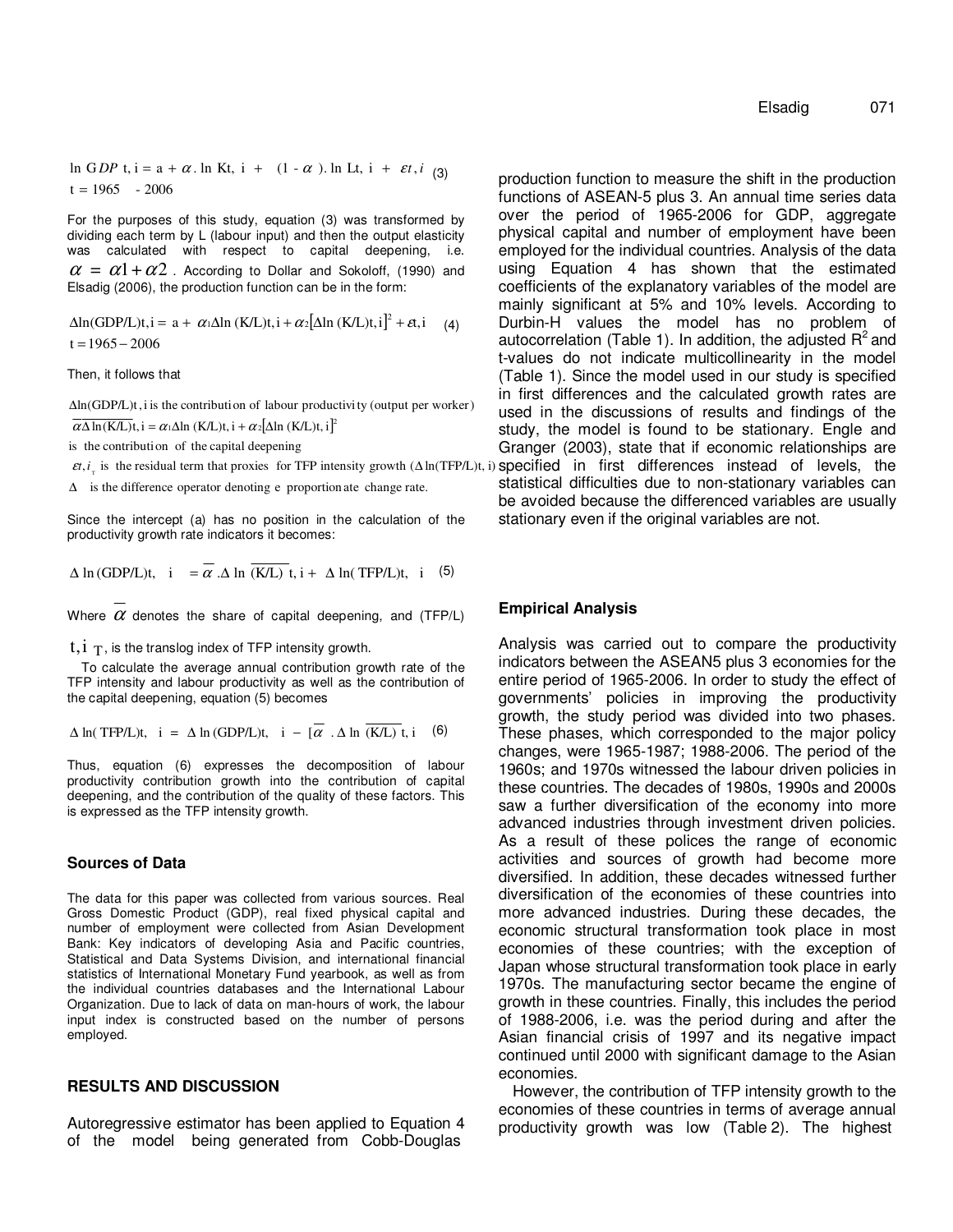| Country        | Intercept               | <b>Capital Intensity</b>                                               | Adjusted R <sup>2</sup> | D-H     |
|----------------|-------------------------|------------------------------------------------------------------------|-------------------------|---------|
| 1. China       | $-0.06$<br>$(-1.20)$    | $\alpha_1$<br>$\alpha_2$<br>0.68<br>0.32<br>$(2.19)$ **<br>$(1.73)^*$  | 0.99                    | $-0.63$ |
| 2. Japan       | $-0.13$<br>$(-1.63)$    | $\alpha_2$<br>$\alpha_1$<br>0.54<br>0.46<br>$(2.03)$ **<br>$(1.87)^*$  | 0.99                    | $-0.62$ |
| 3. Indonesia   | $-0.18$<br>$(1.87)^*$   | $\alpha_1$<br>$\alpha_2$<br>0.61<br>0.39<br>$(2.03)$ **<br>$(1.99)$ ** | 0.93                    | $-0.65$ |
| 4. Korea       | 0.25<br>$(6.66)$ **     | $\alpha_1$<br>$\alpha_2$<br>0.53<br>0.47<br>$(3.11)$ **<br>$(2.68)$ ** | 0.99                    | $-0.61$ |
| 5. Malaysia    | $-0.14$<br>$(-4.34)$ ** | $\alpha_1$<br>$\alpha_2$<br>0.64<br>0.36<br>$(4.37)$ **<br>$(2.16)$ ** | 0.98                    | $-0.66$ |
| 6. Philippines | $-0.22$<br>$(-1.30)$    | $\alpha_1$<br>$\alpha_2$<br>0.54<br>0.46<br>$(2.44)$ **<br>$(2.04)$ ** | 0.92                    | $-0.59$ |
| 7. Singapore   | $-0.17$<br>$(-1.38)$    | $\alpha_1$<br>$\alpha_2$<br>0.63<br>0.37<br>$(2.22)$ **<br>$(1.84)^*$  | 0.91                    | $-0.57$ |
| 8. Thailand    | $-0.15$<br>$(-1.54)$    | $\alpha_1$<br>$\alpha_2$<br>0.69<br>0.31<br>$(2.59)$ **<br>$(1.85)^*$  | 0.92                    | $-0.56$ |

**Table 1.** Estimated Coefficients of ASEAN 5 + 3, 1965-2006

Note: Figures in parentheses are t-values, \*\* Indicate significant at 5% level, \* Indicates Significant at 10% level Figures in Table 1 were estimated using equation (4)

contribution of labour productivity by considering only capital intensity in the model to the productivity growth of the ASEAN5 plus 3 was the contribution of the sub period of 1988-2006 in most countries under study (Table 2). In addition, the contribution of labour productivity to the productivity growth of the economies of these countries was high also during the sub-period of 1965-1987 (Table 2). This was found to be the period of labour driven. And the sub period of 1988-2006 was the perceived period of investment driven. As a result the performance of the economies of these countries was rapid compared with the period before the transformation of these economies into investment driven that supported by foreign direct investment (FDI). The TFP intensity growth contributed very low and the labour productivity was not the highest to contribute to the economy's productivity growth. The reasons were the economic recession of 1973, 1985 and

the financial crisis of 1997 and the quality of human capital and the technology involved in the production of most of these economies.

The highest contribution of capital deepening to labour productivity in terms of average annual productivity growth of the ASEAN5 plus 3 was during the sub-period of 1988-2006 study (Table 2). This reflects the fact the comparative advantage in unskilled labour intensive that eventually helped to attract FDI in the latter half of the 1980s. These countries accelerated trade liberalisation policies and drastically eased restrictions with respect to capital ownership of foreign companies, which fostered the significant increase of global capital. By examining the role of capital intensity to achieve productivity driven economy through the contribution of TFP intensity growth, it was found from the results that there was a significant contribution of capital intensity to TFP intensity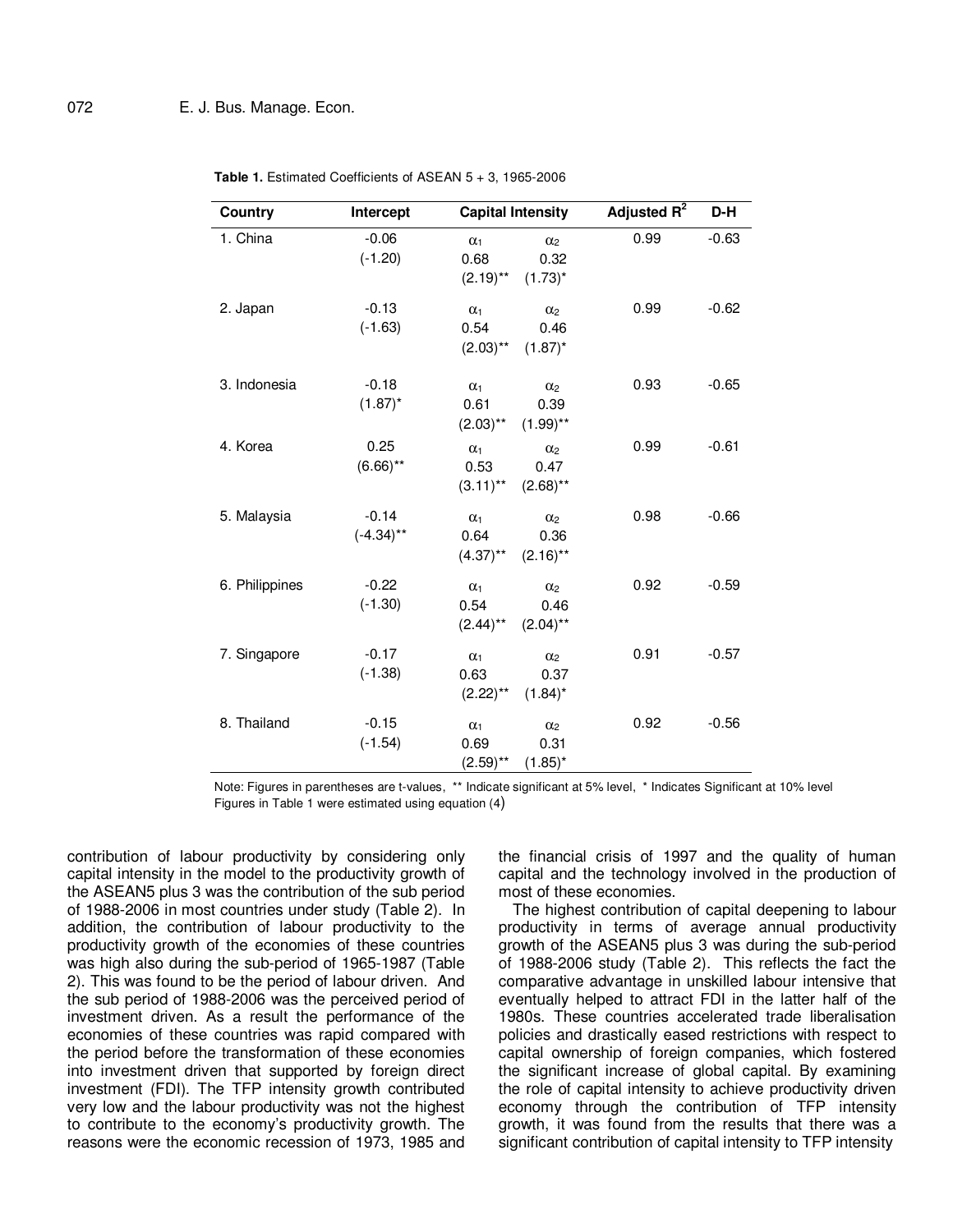| Country     | <b>Labour Productivity</b> | <b>Capital Deepening</b> | <b>TFP Intensity</b> |
|-------------|----------------------------|--------------------------|----------------------|
| China       |                            |                          |                      |
| 1965-2006   | 4.97                       | 6.44                     | 1.47                 |
| 1965-1987   | 8.14                       | 11.3                     | 1.77                 |
| 1988-2006   | 8.68                       | 13.7                     | 1.73                 |
| Japan       |                            |                          |                      |
| 1965-2006   | 5.42                       | 10.1                     | 2.7                  |
| 1965-1987   | 8.66                       | 11.6                     | 3.39                 |
| 1988-2006   | 12.2                       | 15.3                     | 4.92                 |
| Indonesia   |                            |                          |                      |
| 1965-2006   | 3.34                       | 4.52                     | 1.23                 |
| 1965-1987   | 5.04                       | 4.24                     | 1.64                 |
| 1988-2006   | 4.14                       | 4.77                     | 1.25                 |
| Korea       |                            |                          |                      |
| 1965-2006   | 4.16                       | 8.20                     | 1.71                 |
| 1965-1987   | 8.23                       | 10.8                     | 1.87                 |
| 1988-2006   | 8.79                       | 11.8                     | 2.13                 |
| Malaysia    |                            |                          |                      |
| 1965-2006   | 5.34                       | 5.69                     | 1.24                 |
| 1965-1987   | 7.81                       | 11.7                     | 1.51                 |
| 1988-2006   | 6.16                       | 7.27                     | 1.68                 |
| Philippines |                            |                          |                      |
| 1965-2006   | 3.31                       | 3.53                     | 0.92                 |
| 1965-1987   | 5.01                       | 7.30                     | 1.0                  |
| 1988-2006   | 5.11                       | 4.00                     | 1.28                 |
| Singapore   |                            |                          |                      |
| 1965-2006   | 3.26                       | 5.73                     | 1.91                 |
| 1965-1987   | 4.92                       | 8.55                     | 1.93                 |
| 1988-2006   | 5.61                       | 11.0                     | 1.95                 |
| Thailand    |                            |                          |                      |
| 1965-2006   | 3.34                       | 3.76                     | 1.35                 |
| 1965-1987   | 5.09                       | 3.81                     | 1.42                 |
| 1988-2006   | 4.81                       | 7.18                     | 1.69                 |

**Table 2.** ASEAN 5 + 3 Productivity Indicators (in percentage)

Note: Figures in Table 2 were calculated using equation (6).

growth of the economies of these countries during all the periods of study (Table 2). It should be recalled FDI is the source of technology transfer to these countries through Transnational Corporations (TNCs) invested in them. As a result the capital deepening had a very significant role in achieving light labour productivity contribution.

## **Conclusion**

This study justifiably claims to fill the gaps in the previous

studies by developing applications of intensive growth theory and introducing the TFP intensity (TFP per unit of labour) as well as providing a statistical analysis. The statistical estimation was successfully employed to attain the coefficients of the explanatory variables that had been used by econometric approach. In addition, a second step that plugs the parameters of the variables into the model in order to compute the contribution rates of productivity indicators, such as the calculation of the residual of the model (TFP intensity), capital deepening and labour productivity contributions which have been used by growth accounting approach.